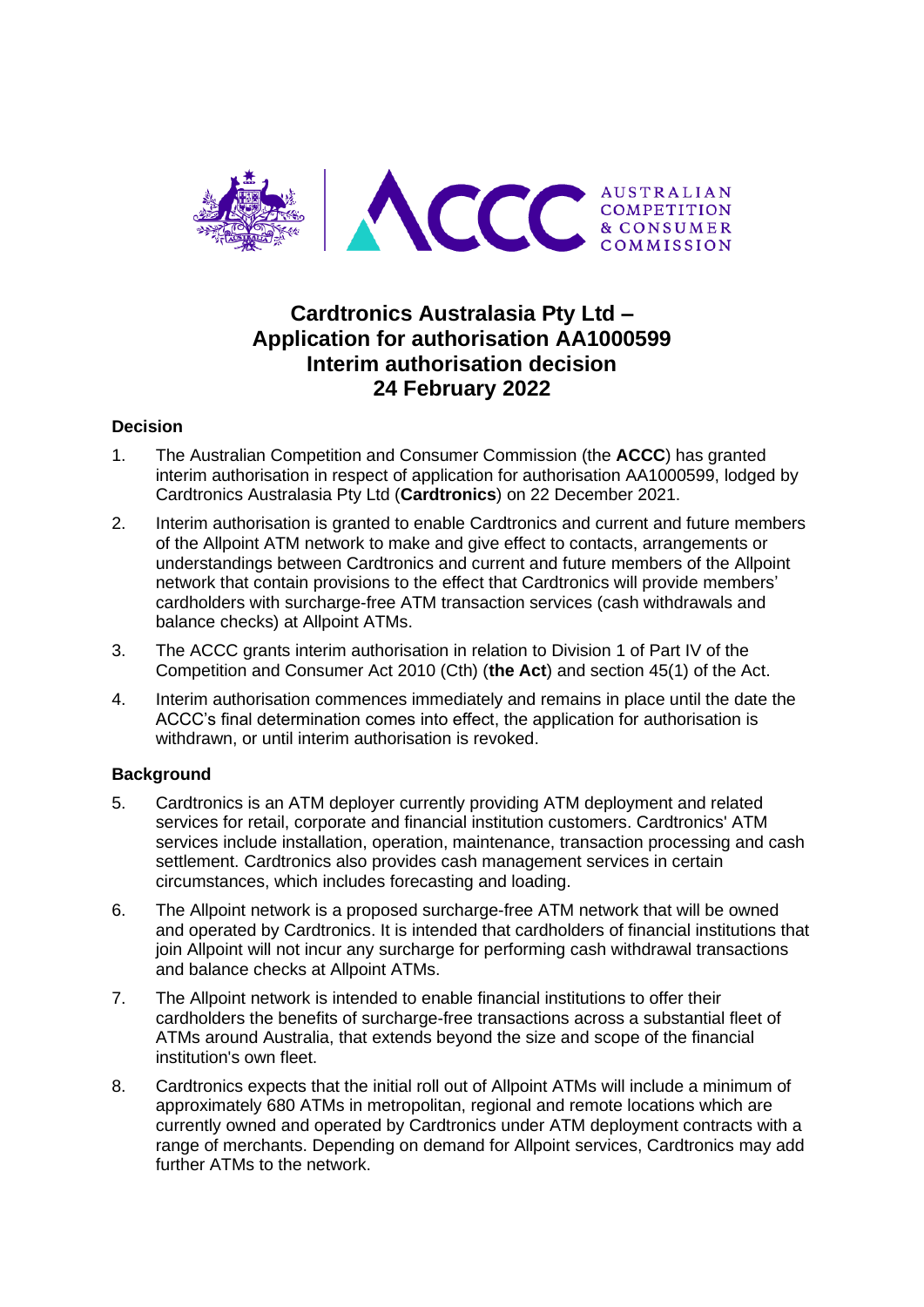9. Cardholders of non-participating financial institutions will be able to use Allpoint ATMs but will be charged a surcharge when doing so.

# **The application for authorisation**

- 10. Cardtronics seeks authorisation, on behalf of itself and current and future members of the Allpoint and Allpoint+ networks, to make and give effect to contracts, arrangements or understandings between Cardtronics (or its related bodies corporate) and current and future members of the Allpoint and Allpoint+ networks (or their related bodies corporate) that contain provisions to the effect that Cardtronics will provide members' cardholders with:
	- a. surcharge-free ATM transaction services (cash withdrawals and balance checks) at Allpoint ATMs, and/or
	- b. surcharge-free cash deposits at Allpoint+ ATMs and kiosks.
- 11. The Allpoint+ network is a network of advanced functionality ATMs that Cardtronics is considering establishing separately to the Allpoint ATM network. Cardtronics has not sought interim authorisation for any conduct in relation to the Allpoint+ network.

# **The authorisation process**

12. Authorisation provides protection from legal action for conduct that may otherwise breach the competition provisions of the Act. Broadly, the ACCC may grant authorisation if it is satisfied that the benefit to the public from the conduct outweighs any public detriment, including from a lessening of competition. The ACCC conducts a public consultation process to assist it to determine whether a proposed arrangement results in a net public benefit.

## **Interim authorisation**

- 13. Section 91 of the Act allows the ACCC, where it considers it appropriate, to grant interim authorisation. This allows the parties to engage in the Proposed Conduct while the ACCC is considering the substantive application.
- 14. Cardtronics has requested interim authorisation because it wishes to negotiate agreements with financial institutions to join the Allpoint network immediately. Cardtronics submits that an existing ATM network, rediATM, is in the process of being decommissioned. Cardtronics submits that participants in the rediATM scheme are currently looking to enter into alternative arrangements to ensure that they can continue to offer their cardholders surcharge-free ATM withdrawals. Cardtronics submits that if it is unable to negotiate agreements or make its Allpoint network available in the short term it is likely that many (if not all) of the financial institutions currently participating in the rediATM scheme will contract with the other incumbent ATM networks, atmx and Precinct. Cardtronics submits that granting interim authorisation will allow it to compete with these ATM networks for financial institutions to join the Allpoint network.

## **Consultation**

- 15. The ACCC invited submissions from a range of potentially interested parties including competitors, financial institutions, government and regulatory agencies and consumer and industry associations.
- 16. The ACCC received two submissions in relation to Cardtronics' request for interim authorisation, both from Armaguard Group (**Armaguard**), which operates the atmx and rediATM networks.
- 17. Armaguard notes that Cardtronics is owned by NCR Corporation, a supplier of ATM hardware and software. Armaguard submits that it is dependent on the provision of hardware and software from NCR is respect of a significant proportion of its ATM fleet,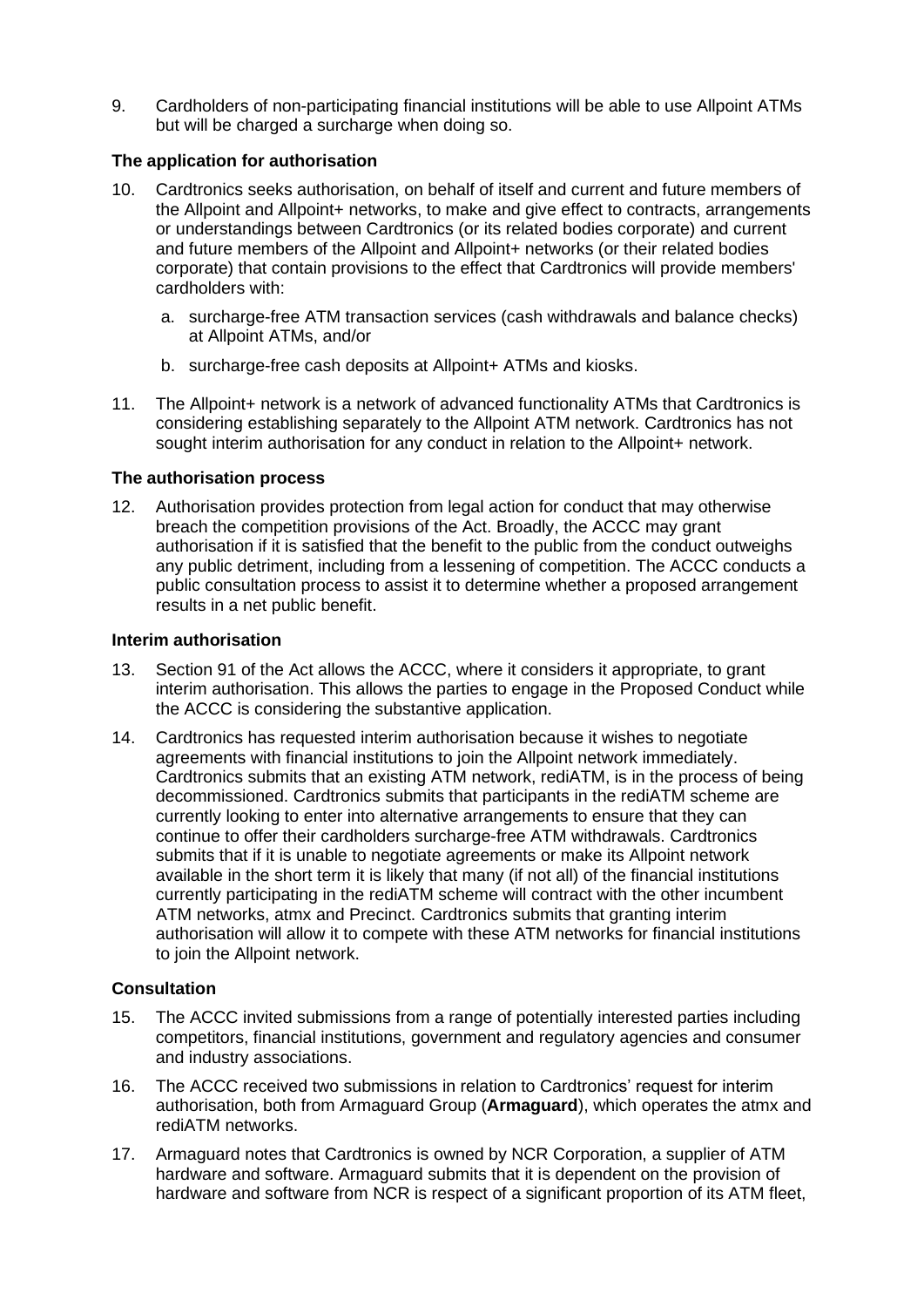which is an essential input in respect of the provision of ATM services by Armaguard. Armaguard submits that granting interim authorisation may quickly jeopardise its ability to acquire ATM hardware and software as NCR would effectively be competing with Armaguard through its ownership of Cardtronics and consequential interest in Allpoint.

- 18. In response, Cardtronics submits that NCR does not have the ability or incentive to engage in any input foreclosure strategies as the market for the supply of ATM hardware and software is highly competitive and the ATM hardware and software provided by NCR is not an essential input.
- 19. Cardtronics also submits that the establishment of the Allpoint network does not alter NCR's incentives to supply ATM hardware or software to Armaguard or to Cardtronics' other rivals on competitive terms, as Cardtronics and Armaguard are existing competitors in the supply of ATM deployment services and ATM managed services. Cardtronics submits that the proposed launch of the Allpoint network does not alter this dynamic.
- 20. Further information in relation to the application for authorisation, including any public submissions received by the ACCC as this matter progresses, may be obtained from the ACCC's website [www.accc.gov.au/authorisations.](http://www.accc.gov.au/authorisations)

#### **Reasons for decision**

- 21. In granting interim authorisation, the ACCC considers that some opportunities for Cardtronics to compete with other ATM networks to attract financial institutions may be reduced by any delay in its ability to negotiate and enter into agreements with financial institutions.
- 22. The ACCC's preliminary view is that public benefits are likely to arise from the conduct for which interim authorisation is sought through the promotion of consumer choice and enhanced competition for ATM transaction services.
- 23. The ACCC recognises that large financial institutions may have a competitive advantage over smaller financial institutions by virtue of their larger network of own branded ATMs where they can offer their cardholders direct fee free transactions.
- 24. The ACCC considers that the arrangements between Cardtronics and its financial institution members will allow smaller financial institutions to provide their cardholders with access to a wider network of ATMs on a fee free basis than they would be able to individually. This may also assist them in attracting and/or maintaining customers more generally, as customers may consider the extent of a financial institution's ATM network in choosing between financial institutions.
- 25. The ACCC also considers that these arrangements will provide customers of the relevant financial institutions with improved access to a larger range of ATMs at which they can transact free of charge.
- 26. The ACCC notes the concerns raised by Armguard. The ACCC will consider these issues further in its ongoing substantive assessment of the application for authorisation.
- 27. However, the ACCC considers that denying interim authorisation would place Cardtronics at a competitive disadvantage to operators of other ATM networks, in seeking to attract financial institutions to their networks.
- 28. The ACCC also notes that Cardtronics and Armaguard already compete to supply some ATM services and this will remain the case whether or not the Allpoint ATM network is established.
- 29. The ACCC also considers that the concerns raised by Armaguard are primarily about the impact of the establishment of the Allpoint network on long term supply arrangements with NCR. The ACCC considers that it is unlikely that such concerns